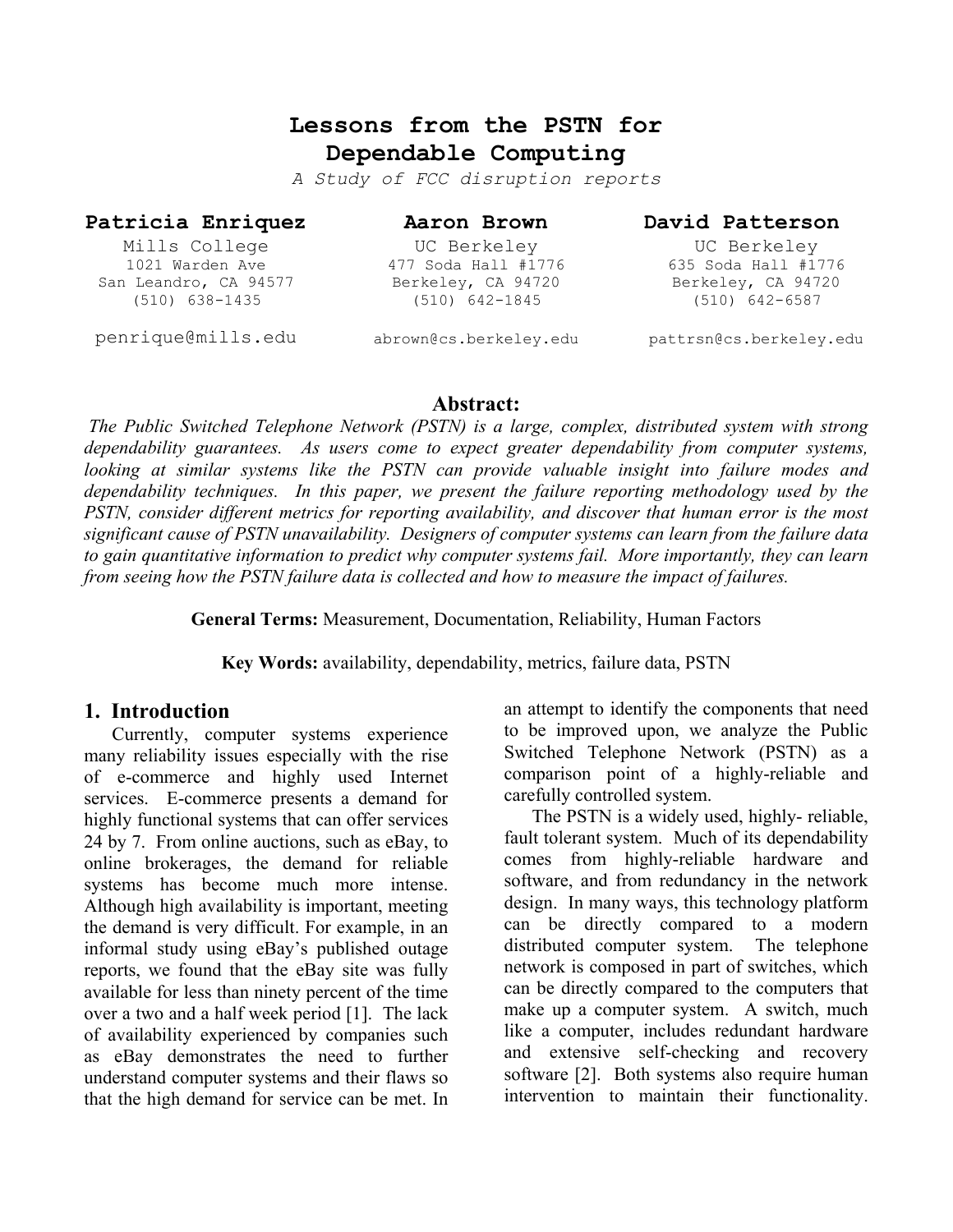While the protocols and applications may be different, the structure, components, and complexity are similar. In some sense, we can view the highly- dependable PSTN as an upper bound on the dependability of computer systems, making it an ideal case study for understanding techniques and metrics for dependability.

In this paper, we present an analysis of the dependability of the PSTN using actual outage data from the year 2000. We focus on the techniques and metrics used to report dependability and on the failure modes of the PSTN. Our study was inspired by a more limited initial study performed by Richard Kuhn [2]. We update his results with more recent data and extend his work with more analysis, new metrics, and greater consideration of reporting techniques.

In the remainder of this paper we will present the reporting techniques applied by the Federal Communications Commission (FCC) for outages along the telephone network and present three metrics for analyzing the data. We will then use these metrics to study the sources of non-dependability in the PSTN. We offer this analysis in hopes that it will provide a template for documenting and evaluating outages experienced by computer systems, leading to better computer system evaluation and availability improvement.



#### **Figure 1. Outage Report.**

The FCC requires that outages along the Public Switched Telephone Network be reported if they affect at least 30000 people or last at least thirty minutes. The outage reports contain information such as company name, time, explanation of the event, outage cause, date of the outage, the geographic area affected by the outage (place), customers affected, blocked calls, and outage duration.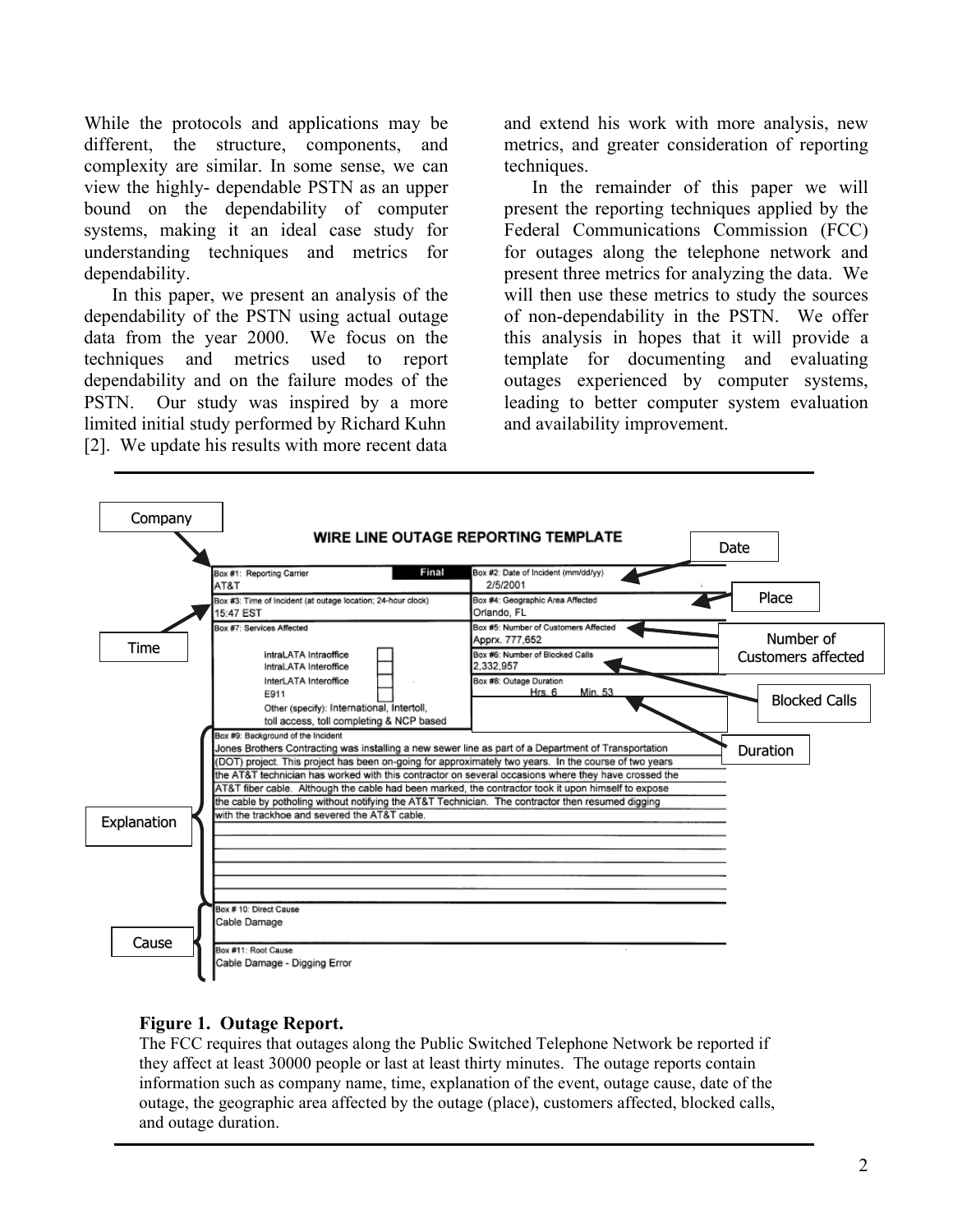## **2. Reporting**

Unlike traditional computer systems, the outages that occur on the PSTN are well documented, as required by the FCC. By law, telephone service providers are required to report outages that affect at least thirty thousand customers or that last at least thirty minutes [3]. Telephone service disruption reports generally include company name, outage duration, outage time, date, event description, direct cause, root cause, number of customers affected, and blocked calls (Figure 1). The number of customers affected that are reported by the companies pertain to the number of lines along which service was disrupted. The number of customers affected does not accurately report the actual number of customers that attempted to use the phone lines, but rather accounts for all customers regardless of their attempt to use the service during the outage.

Blocked Calls, on the other hand, report the

number of phone calls that were interrupted by the outage. Commonly, blocked calls are accurately reported by the software provided on the network, but the number that is reported may at times be an estimate based on the call load that is expected during the outage time. This number reflects the actual number of the customers that were affected by the outage because it accounts for the number of customers who attempted to use the service during the outage. Using blocked calls to distinguish the actual number of customers affected from the potential number allows data analysis to become much more meaningful and easily comparable. Although being able to compare these two values is interesting, we believe that only data that is more telling of reality (i.e., blocked calls) should be reported to give a more accurate understanding of the outage's effects.

The outage reports provide a broad



#### **Figure 2. Metrics: Number of Outages, Customer Minutes, and Blocked Calls.**

The three pie charts above demonstrate the different aspects of the data that are captured by the three distinct metrics. The data set represented includes PSTN outage reports for the year 2000, as required by the FCC, but excludes outages that were inconsistent with the rest of the data as well as outages that did not report blocked calls or number of customers affected. We only analyzed outages that allowed for analysis under all three metrics, leaving a total of 179 outages.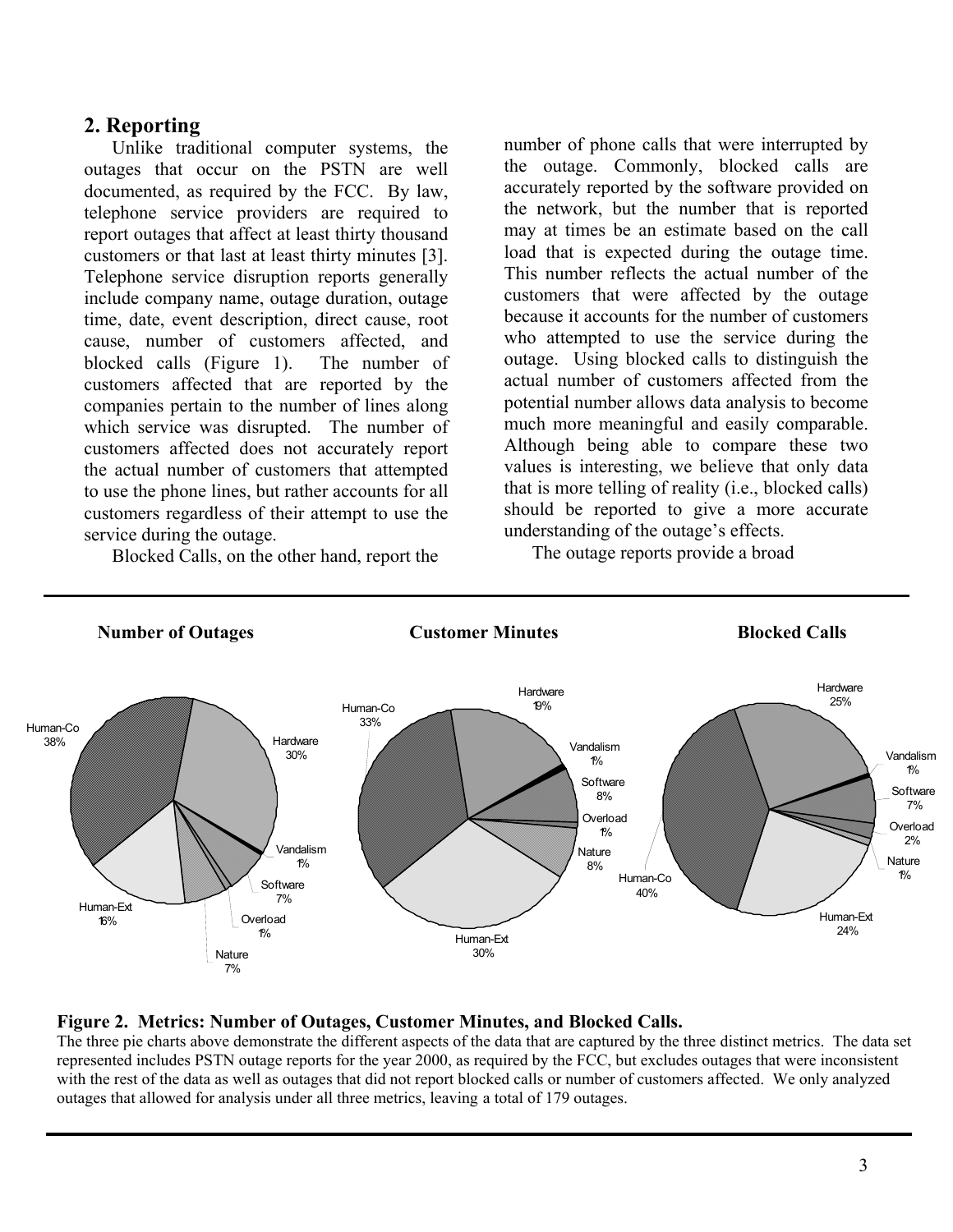understanding of the event by reporting a root cause and a direct cause. The root cause identifies the problem that sparked the potential for an outage, while the direct cause is the immediate trigger of the outage. For example, the root cause of an outage may be a latent software error while the direct cause may be a human error during maintenance. This classification of an outage's cause allows for more accurate analysis of the outage's origin. The description of the event also allows the analyzer to understand the occurrence and categorize it for more useful analysis, without having to completely understand the workings of the PSTN. The reporting techniques required by the FCC for the telephone network would be highly beneficial for computer operators to follow in order to gain further knowledge about the weaknesses of the systems and their components. Being able to pinpoint these system vulnerabilities would allow for more robust systems.

## **3. Metrics**

The various values and elements of the outage reports allow for various forms of analysis. Categorization of the outages according to their cause can be easily done by analyzing the description of the outage. We have collected and analyzed the FCC outage reports for the year 2000. The outages commonly fall into one of seven categories: *human-company, human-external, software, hardware, acts of nature, vandalism,* and *overload*.

*Human-company* includes failures caused by humans that are in any way involved with the telephone company including company contractors and company vendors who are in contact with the network equipment. Some of the errors that a company-related human can cause include procedural errors, accidental cable cuts, and erroneous hardware replacement. The category of *human-external* includes errors made by humans who are in no way affiliated with the telephone company and would not

normally come in contact with the network equipment. The errors that fall into this category primarily include cable cuts due to unreported digging. *Software* includes errors that are directly related to faults in the software such as corrupt or incorrect communication software. *Hardware* failures include failure in network components such as switches as well as power outages and cable corrosion. *Acts of nature* include damages caused by rain, snow, lightning, fire, wind, and floods. Outages caused by intentional harm to the telephone network are categorized as v*andalism*. *Overload* is used to categorize the failures caused by exceeding network capacity. Outage categorization is facilitated by the detail provided in the outage reports.

Having categorized the outages, analysis can be made. The first metric that is used is *number of outages*. The outages are simply counted and categorized so that the major causes of failure are clearly observed. Although knowing what the major causes of failure are is important and can be very informative, there is more indicative information about the outages such as its duration and blocked calls, than simply how many occurred under each category.

By combining the number of customers affected (number of working lines) and the duration of the outage by multiplying the two, an interesting and more telling metric is formed. *Customer minutes* capture the aggregate experience of telephone users during the outage. This new metric tells how many total minutes were experienced as a whole by adding the total minutes that all affected users or lines experienced. For example, an outage affecting 20 000 customers and lasting 25 minutes results in 500 000 *customer minutes*, assuming that all affected customers tried to make a call. Although *customer minutes* depict the overall customer experience, they also include the assumption that all customers attempted to use telephone lines during the outages, which may not be realistic or true for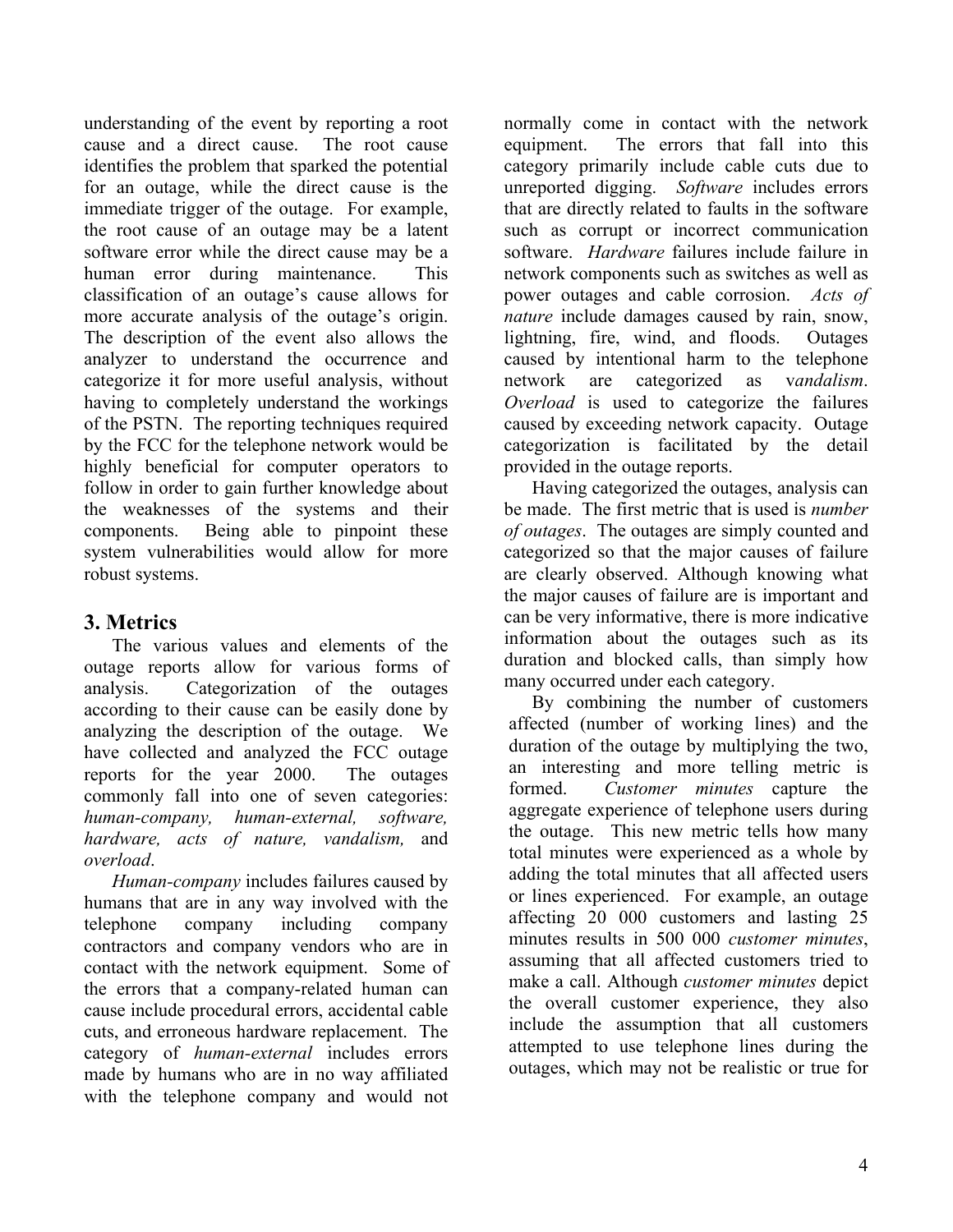all outages. Therefore, a third metric arises which does not make this assumption.

*Blocked calls*, the number of calls that were interrupted as a result of the outage, is less assuming of customer use because this value gives the calls that were actually made or would have been made at that time of day, which reflects actual end user experience.

 When measuring availability it is best to measure it according to the users whose service was disrupted. Further, a customer who may depend on the service that has experienced an outage may not care about the system's unavailability if they do not happen to find out about the outage or if one of their transactions is not disrupted. Availability may have to be measured according to direct user effect rather than by overall system functionality so that a clearer picture of who was affected by the system's unavailability can be presented, as it is done by *blocked calls*.

Finally, notice that the three pie charts in Figure 2 show significantly different breakdowns depending on which metric is used to analyze the failure data. We will return to this point in the next section, but it is worth noting now how important it is to choose the right metric for reporting unavailability. In the PSTN case, the most relevant metric to the end user, blocked calls, puts significantly different weights on the various failure sources than do the other metrics.

### **4. The PSTN's Availability**

We have conducted analysis of the outage reports for the year 2000, which include 203 outage reports, from which we have eliminated 24. Four of the outages that we have excluded from the analysis were inconsistent with the rest of the data, making them outliers. We are unclear as to whether the numbers reported for the specific outages were over estimated or if there was an error in the report. To eliminate doubt, we have decided to exclude these outages from the analysis. We eliminated an additional 20 reports because they did not have enough

information to include them in the analysis of *customer minutes* and *blocked calls.* We decided that only reports that could be included under all three metrics should be analyzed to provide a more realistic portrayal of the PSTN's reliability. Therefore, the data set that we analyzed consists of 179 reports.

When using *number of outages* as a metric (Figure 2), we are able to observe that that the humans working for the companies and those outside of the companies amount to 54 percent of all reported outages**.** With 54 percent of the outages pertaining to human error, humans caused exactly 98 of the outages for the year 2000. Humans caused more than half of the outages, bringing forth significant proof that human-error is a major component of failure. A majority of these human-induced-errors were caused by company employees operating the network equipment or attempting to repair one of the components. Of the 98, humans within the company were accountable for 70 of them. The second most dominant cause of outages was hardware failure. Even within a system such as the telephone network, which is regarded as being highly fault-tolerant, hardware continues to inhibit the possibility of total availability. *Hardware* was accountable to 30 percent of the failures.

*Customer minutes* (Figure 2) offers a collective overview of the customer experience. This metric, which assumes that all telephone lines were in use during the outage, reports that humans were accountable for 63 percent of the outages. Company employees were responsible for 33 percent, while humans from outside of the company were responsible for the remaining 30 percent. *Hardware* was accountable for an additional 19 percent. *Customer minutes* reflect the time required to repair the outage since it considers the duration of the outage, which includes the repair time. This indicates that human-induced errors are not only the larger part of the outages, but are also require more time to repair, leaving the end user without service for longer periods of time.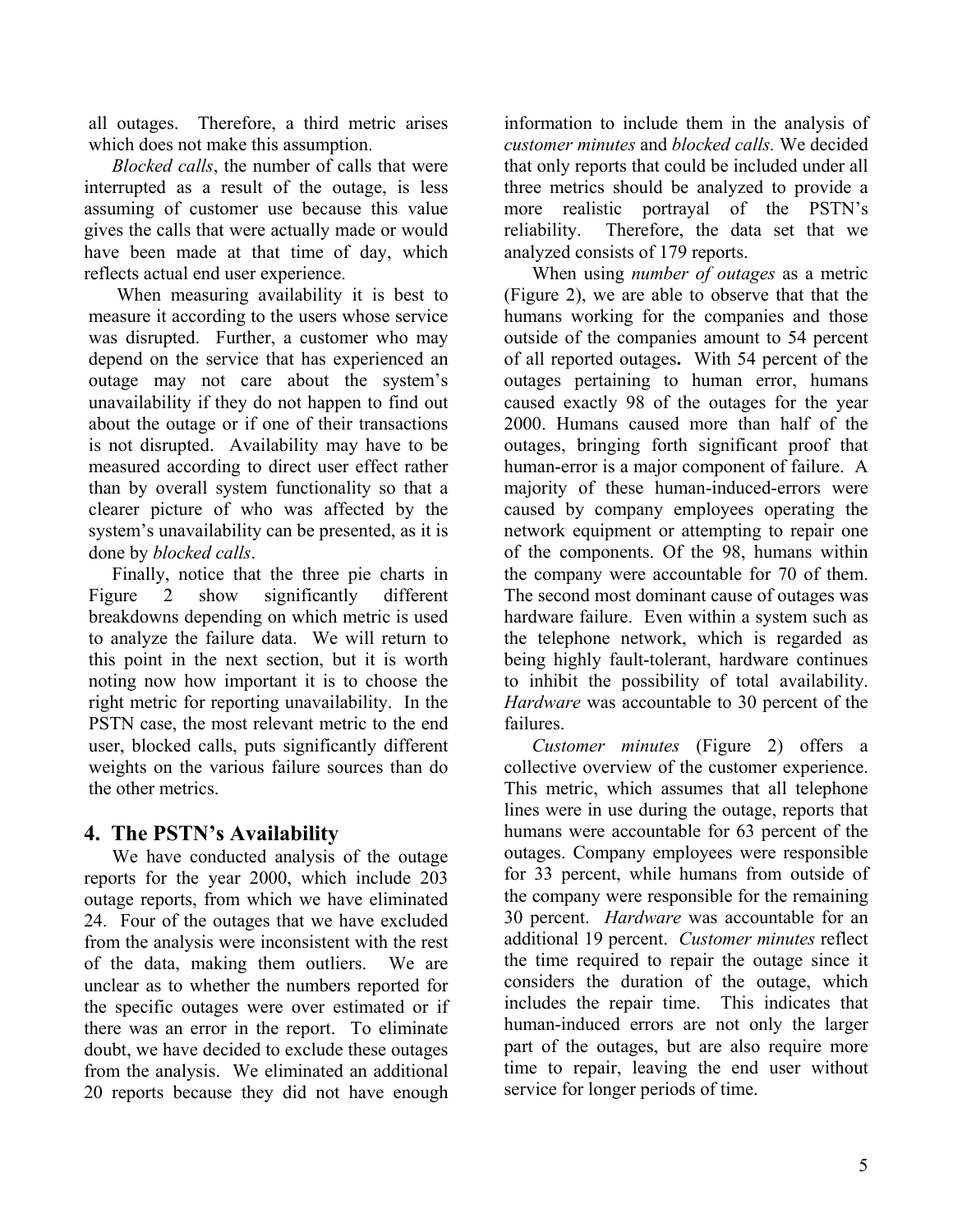The next and final metric to be used is *blocked calls*, which also allows for aggregate analysis. The quality of the service being offered becomes the more important component of the outage as availability and dependability are seen as a goal. The end user experience was greatly affected by human errors. *Humancompany and Human-external* combined accounted for 64 percent of the blocked calls. Humans within the company were responsible for 40 percent of the outages, leaving the remaining 24 percent to humans outside of the company. This indicates that humans also have a great effect on the actual end user experience.

Each one of the metrics conveys an important aspect of the data analysis. As a concrete example, we will examine the percentages that hardware accounted for under each of the metrics (Figure 2). Under *number of outages,* hardware was accountable for 30 percent of the total outages. Specifically, hardware failures caused 54 of the outages. *Customer Minutes* presented *hardware* as being less significant by causing only 19 percent of the *customer minutes.* This difference between *number of outages* and *customer minutes*  indicates that *hardware* caused a significant number of outages, but the outages were either quickly repaired or did not affect very many people. We can extrapolate that this is due to redundant hardware along the PSTN, which shrinks the effects of the hardware failures. Similarly, *blocked calls* notes *hardware* is responsible for 25 percent, indicating that the end users are not greatly affected by all hardware failures.

## **4.1 Related Work**

Even though our analysis has shown that PSTN failures were dominated by human error, one might question whether this result only pertains to the outage reports for the year 2000. We can address this by comparing our results to published results, which analyzed outage reports between April 1992 and March 1994.

In a study published in 1997, Richard Kuhn studied PSTN failures using the simplistic *number of outages* and *customer minutes*  metrics, and observed similar trends [2]. In Kuhn's data, 49% of the outages were due to human error, compared to 54% of our year-2000 data. Not only did human error remain dominant, it also increased by 6% demonstrating that human error is highly influential in system dependability. Unfortunately, Kuhn did not use the more significant *blocked calls* metric, so direct comparison using this most useful metric is impossible.

## **5. Conclusion**

Results show that human error is an important cause of failure for the Public Switched Telephone Network during the year 2000 (Figure 2). This suggests that humans may be the leading cause of failure in computer systems as well, which opens a new area for improvement. Since humans constantly interact with computer systems, something must be done to prevent humans from causing system failure. This insight on the importance of human error in high-dependability computer systems has been a prime motivator for the Recovery Oriented Computing (ROC) project, which is attempting to build dependable computer systems that expect and tolerate human error [4].

Our analysis of the PSTN failure data has demonstrated that the actual end user experience is of utmost importance, making *blocked calls* the most significant metric of the three that we considered. This becomes particularly important when business and customer satisfaction are put at risk. End users will complain about the lack of service and may be pushed to either end service or switch carriers creating an economic loss for the provider. Capturing the end-user experience becomes far more important when measuring system dependability since we are attempting to pinpoint the areas in which our system must be improved. The metrics should capture what the users see so that the changes